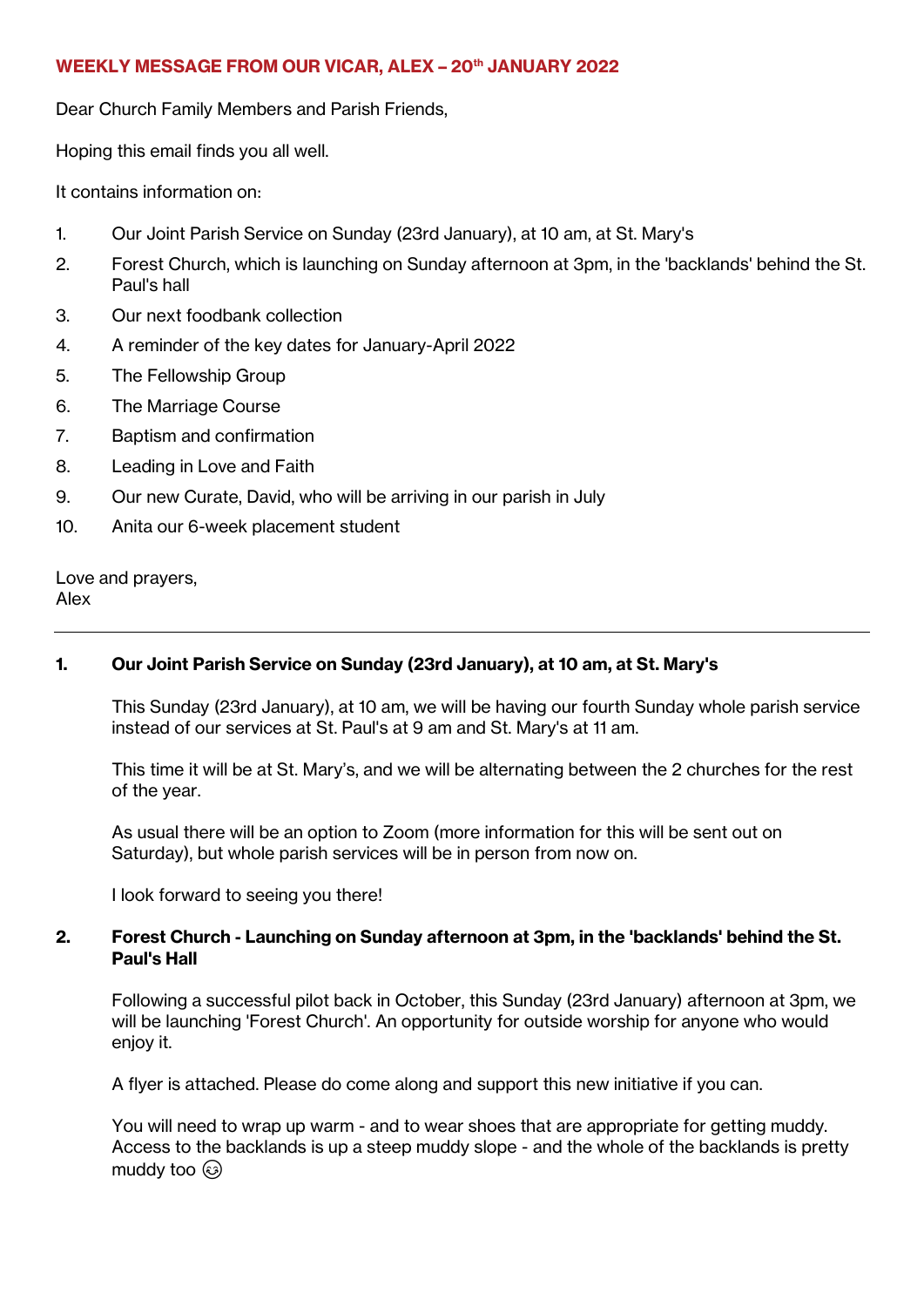### **3. Our next Foodbank collection**

Our next foodbank collection will be on Wednesday 26th January, next week, from 2-4 pm outside St. Paul's (or more likely just inside the St. Paul's porch if it's cold).

Items most needed at the moment are: tinned meat pies, brown sauce, powdered milk, long life sponge puddings, cereal, sugar (500g bags please), tinned potatoes, instant mash, washing powder, pods, tablets - bio and non-bio, sanitary pads and tampons. shaving gel/ foam, children's toothpaste 0-2 and 6+, tea bags, pasta sauce, long-life fruit juice, custard, rice pudding, bags for life

## **4. A reminder of the key dates for January-April 2022**

Attached are the key dates for January-April for the parish, please do take a look and store them carefully in your diaries if you haven't had the chance to do this already.

## **5. The Fellowship Group**

A number of you have been saying to me how much you appreciate being able to share with one another and encourage one another on the Christian journey - and how you would like more opportunities to do this.

The Fellowship Group (for which we may think of a better name at some point) will be a trial group that will meet 3 times in the next few months on these dates:

Monday 30th January Monday 28th February Monday 4th April

The idea will be that, each time we meet, everyone will bring something encouraging about how God has been working in our lives to share (in the space of 2-3 minutes each) with the rest of the group. This could be a bible verse, something form nature which has prompted prayer, a photo of a painting which has done the same (which would need to be sent to me first so it could be easily shared). Anything which has prompted us in praise and thanksgiving, or helped us to hear from God.

These meetings will be on Zoom at 7pm.

If you'd like to join in, please use this link to let me know and I will send more information to you: <https://forms.gle/7J2D77uz8hUbtvnaA>

#### **6. The Marriage Course**

We will be running HTB The Marriage Course, for married couples in our parish, in February and March. This will be on Zoom on Wednesday evenings (time TBC, 7pm or 7.30pm- we need to experiment to see how long the sessions take). Michael and I will be acting as the Zoom hosts, although we will be doing the course along with any other couples who wish to join us. (Please do not worry we do NOT think we are experts on this, having probably the newest marriage in the church family  $\circled{})!$ 

There will be videos to watch and questions to answer in your couples only. There will be no sharing with the rest of the group on private matters - it is simply an opportunity to spend time growing marriages, helping couples to set aside time for talking about important topics.

For more information about the course, please take a look at this link: <https://themarriagecourse.org/>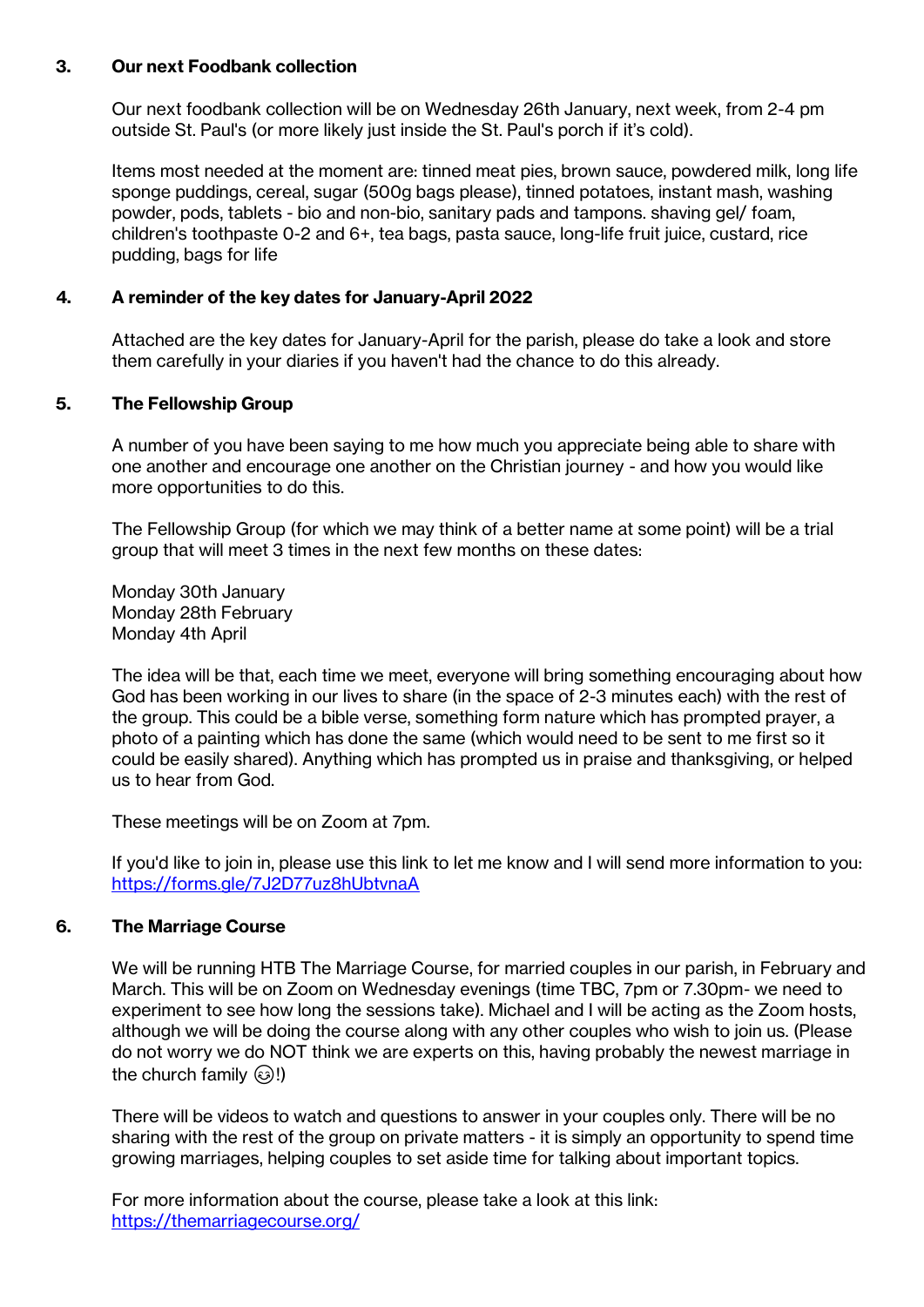To sign up, please use this link:<https://forms.gle/DRKrz8cJMQXFGmk39>

The dates are below: Wednesday 9th February Wednesday 16th February Wednesday 23rd February BREAK FOR ASH WEDNESDAY Wednesday 9th March Wednesday 16th March Wednesday 23rd March Wednesday 30th March

## **7. Baptism and Confirmation**

In recent weeks I have been having some lovely conversations with several of you who are considering either baptism or confirmation as an outward expression of faith in our Loving Lord Jesus.

Below is a link with a 2-minute video about baptism and confirmation in the Church of England (although it starts by talking about infant baptism, it does talk about adult baptism as well - and confirmation too). If you have not been baptised or confirmed and are interested in this idea for yourself or for a child, please take a look:<https://www.youtube.com/watch?v=EnpXtAPFZqc>

And then email me to arrange a chat. I would love to hear from you.

#### **8. Living in Love and Faith**

The Church of England are currently undergoing a period of church-wide learning together, listening to one another and listening to God as part of discerning a way forward for the Church of England in relation to matters of identity, sexuality, relationships and marriage.

Some materials called Living in Love and Faith have been designed to help those who would like the opportunity to reflect on these topics together to be able to do so.

I have reviewed the materials myself and would like to give anyone who would appreciate also doing so, the opportunity to spend time in five reflective sessions with me on these topics.

To register your interest, please use this link:<https://forms.gle/M3wDe3eBd5eboJdR8>

Dates and details are still TBC.

#### **9. Our new Curate, David - who will be arriving in our parish in July**

Last Sunday we announced the wonderful news that we will be having a curate join our parish from July this year.

His name is David, and he is married to Margaret. He is very excited about joining us and he has sent some information (attached) about himself so we can learn a little more about him.

Please do be praying for David and Margaret as they prepare to join us.